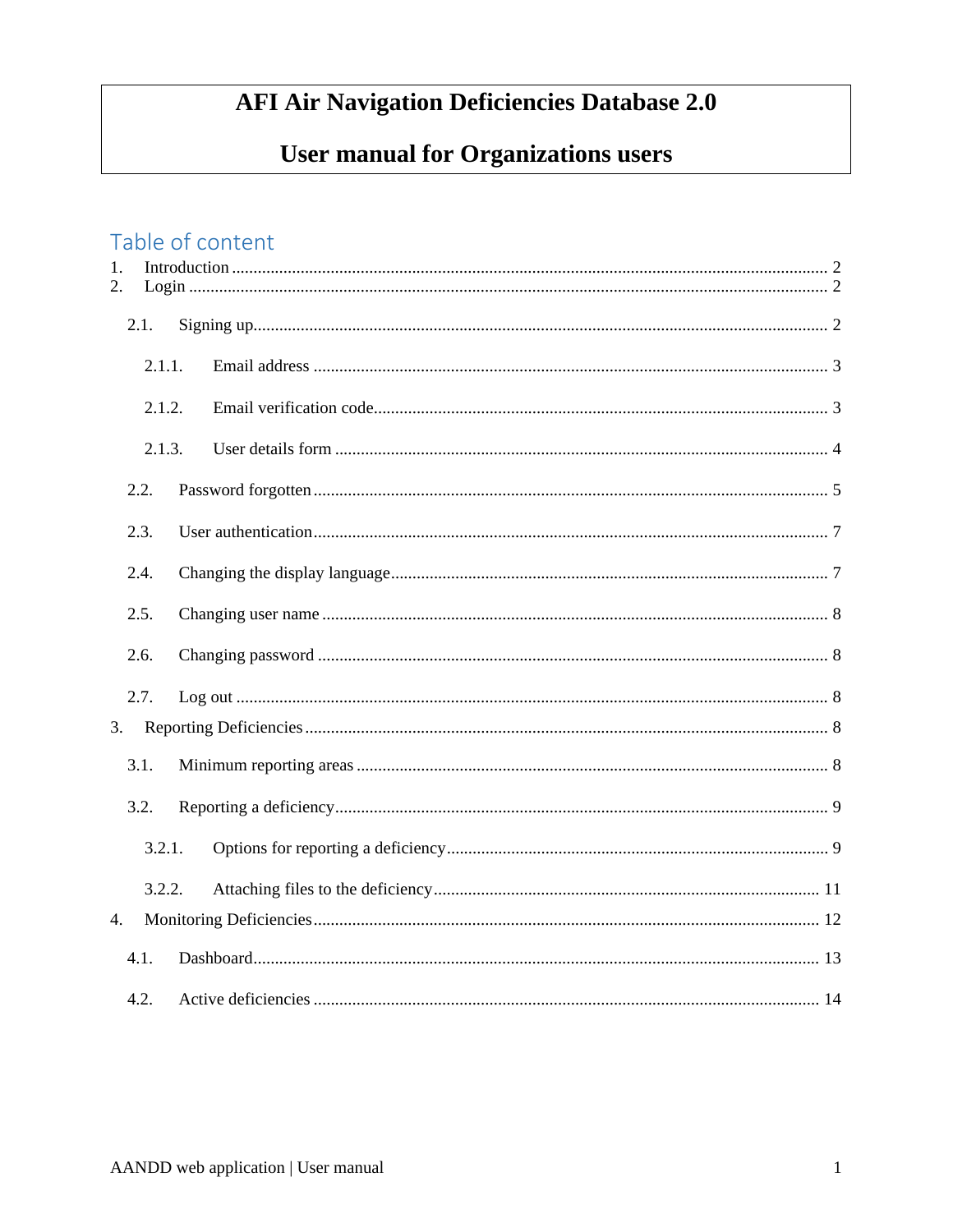### <span id="page-1-0"></span>**1. Introduction**

In order to support the implementation of the Uniform Methodology for the identification, assessment and reporting of deficiencies, it was established for the AFI Region, a web-based platform, the AFI Air Navigation Deficiencies Database (AANDD). The AANDD application provides an online tool for States and relevant stakeholders to manage air navigation deficiencies in the region. The application is accessible through the link: [https://aandd.icao.int.](https://aandd.icao.int/) This user manual provides guide on how to use the application.

# <span id="page-1-1"></span>**2. Login**

When the application is launched, the user is requested to login is with the following credentials, as shown on **Figure 1** below:

- o Email: your **email address**
- o Password: default password is **welcome**, it can be changed later when logged in.

| <b>AFI Air Navigation Deficiencies Database</b> |                                                                 |
|-------------------------------------------------|-----------------------------------------------------------------|
|                                                 | <b>LOGIN</b>                                                    |
|                                                 | Welcome to the Afi air navigation deficiencies database - AANDD |
|                                                 | Email<br>◘                                                      |
|                                                 | Samuel Charles<br>Password<br>$\triangle$<br>Remember me        |
|                                                 | Log in                                                          |
|                                                 |                                                                 |
|                                                 | Don't have an account? Sign Up<br>Forgot password?              |

*Figure 1: Login page*

#### <span id="page-1-2"></span>**2.1. Signing up**

Only users officially nominated by States or Organizations can have account to access the system. User accounts are managed by the System administrator. Provided you have been nominated by your State or Organization and do not have yet an account, you can sign up and your account will be submitted to the System Administrator for validation. For that, click on link Sign up shown **on Figure 1**.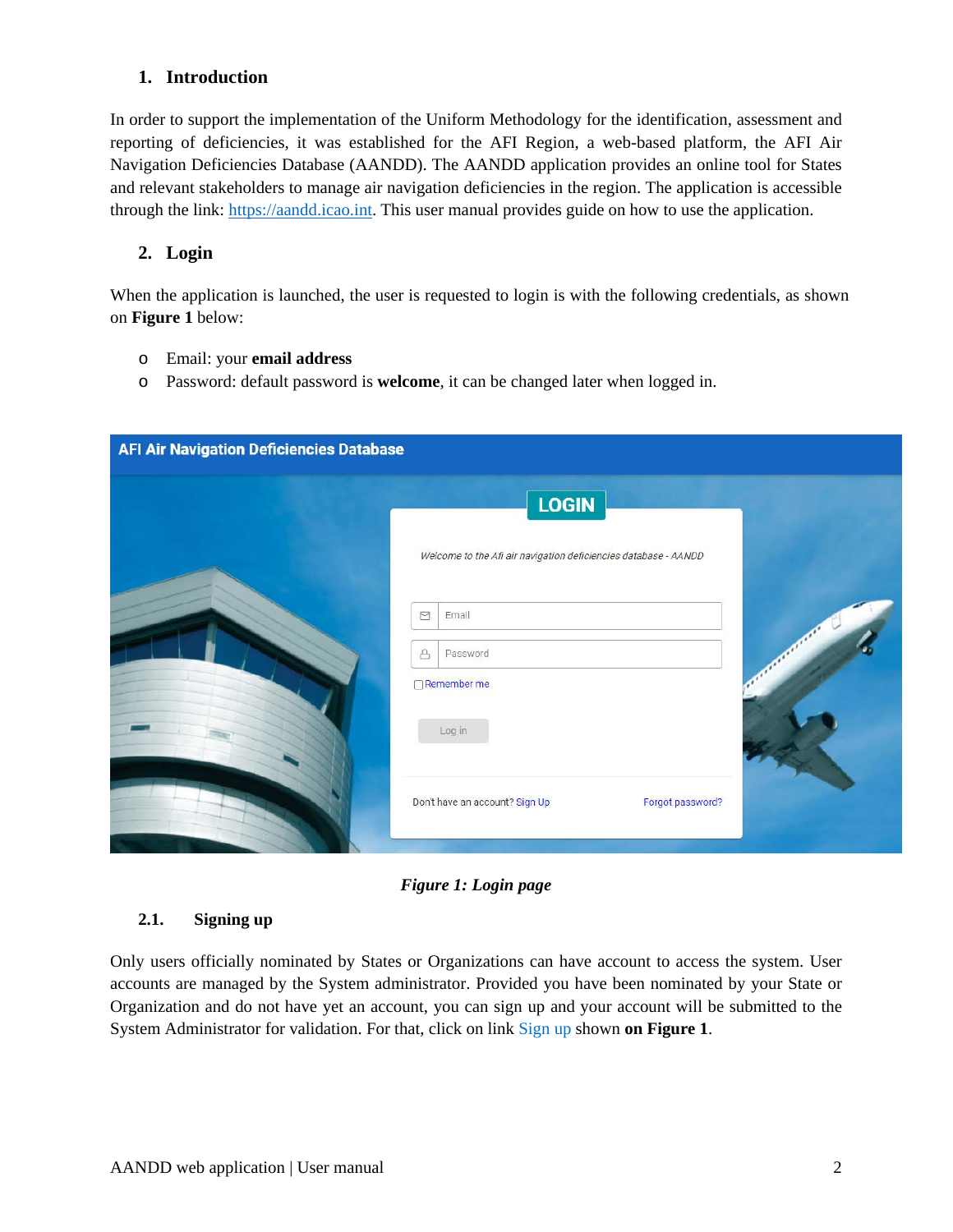#### <span id="page-2-0"></span>*2.1.1. Email address*

The user account is identified by the email address of the user. The first step of the registration consist in providing your email address as shown on **Figure 2**.

|                    | <b>REGISTRATION</b>                                           |
|--------------------|---------------------------------------------------------------|
|                    | 1. Email address                                              |
|                    | Please enter your email address to start registration process |
| Email -<br>xxxx@yy | Confirm Email -<br>xxxx@yy                                    |
|                    | $\checkmark$ Next<br>ර Cancel<br>$\odot$ back                 |

*Figure 2: Email address for registration*

#### <span id="page-2-1"></span>*2.1.2. Email verification code*

Confirm your email address then click on the "**Next**" button. A verification code will be sent to the provided address. Check your email and provide the verification code as shown on **Figure 3**.

|        |                       | <b>REGISTRATION</b>                                                                                       |             |
|--------|-----------------------|-----------------------------------------------------------------------------------------------------------|-------------|
|        | 2. Email verification |                                                                                                           |             |
|        |                       | A verification code was sent to the provided email address,<br>check your email and enter the code below. |             |
|        |                       |                                                                                                           |             |
| XXX@yy |                       | Verification code                                                                                         |             |
|        |                       |                                                                                                           |             |
|        |                       |                                                                                                           |             |
|        |                       | back<br>⊛                                                                                                 | <b>Next</b> |
|        |                       |                                                                                                           |             |

*Figure 3: Email verification code*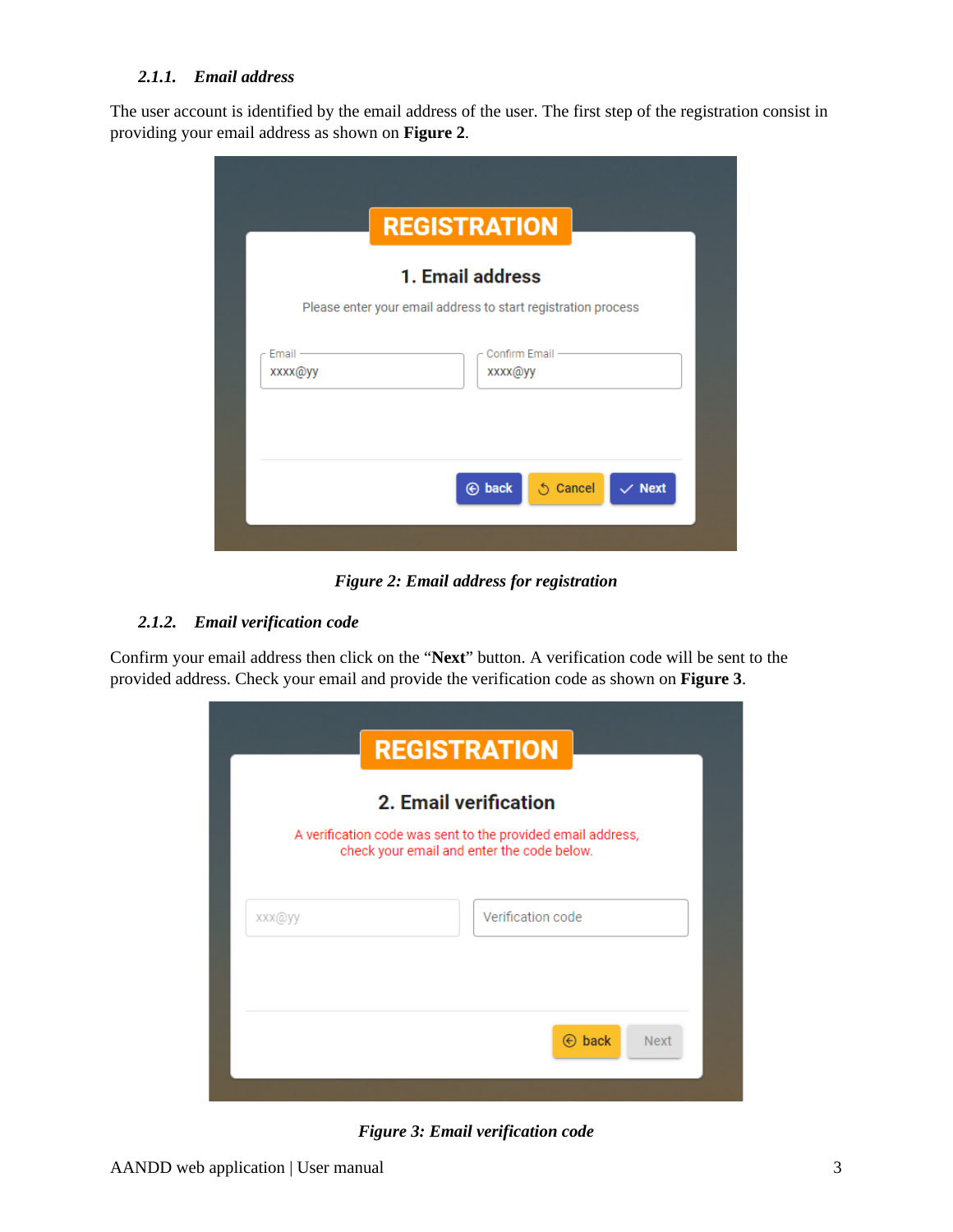#### <span id="page-3-0"></span>*2.1.3. User details form*

Once you provide the verification code, click on the "Next" button. You will be then prompted with the User details form to be filled as shown on **Figure 4**.

Note: In the drop down list of Administration/Organization, select the administration or organization that nominated you as its focal point, considering the following clarifications:

- a) the "**State Name**" item refers to the Civil Aviation Authority (CAA) of the given State,
- b) other organization or administration in the State is reflected by the **State Name** followed by the **name** or the **type** of the given organization/administration.

|                                                         | <b>REGISTRATION</b>                            |                            |
|---------------------------------------------------------|------------------------------------------------|----------------------------|
|                                                         | 3. User details<br>Provide your details below. |                            |
| xxx@yy                                                  |                                                |                            |
| <b>First Name</b>                                       | Last Name                                      | Title                      |
| - Administration/Organization<br>Select<br>$\checkmark$ | Password                                       | Confirm password           |
|                                                         |                                                |                            |
|                                                         |                                                | ර Cancel<br>$\vee$ Sign up |

*Figure 4: User details form*

Complete the User details form and click on the "**Sign up**" button, your account will be created and a message will be prompted on the successful registration as shown on **figure 5**. At this stage, the newly created account needs to be validated by the System Administrator before it can be used to log in the system. Click on the "**Close**" button to leave the registration process. Once the Administrator validates the new account, an email will be sent to inform you.



*Figure 5: Successful registration*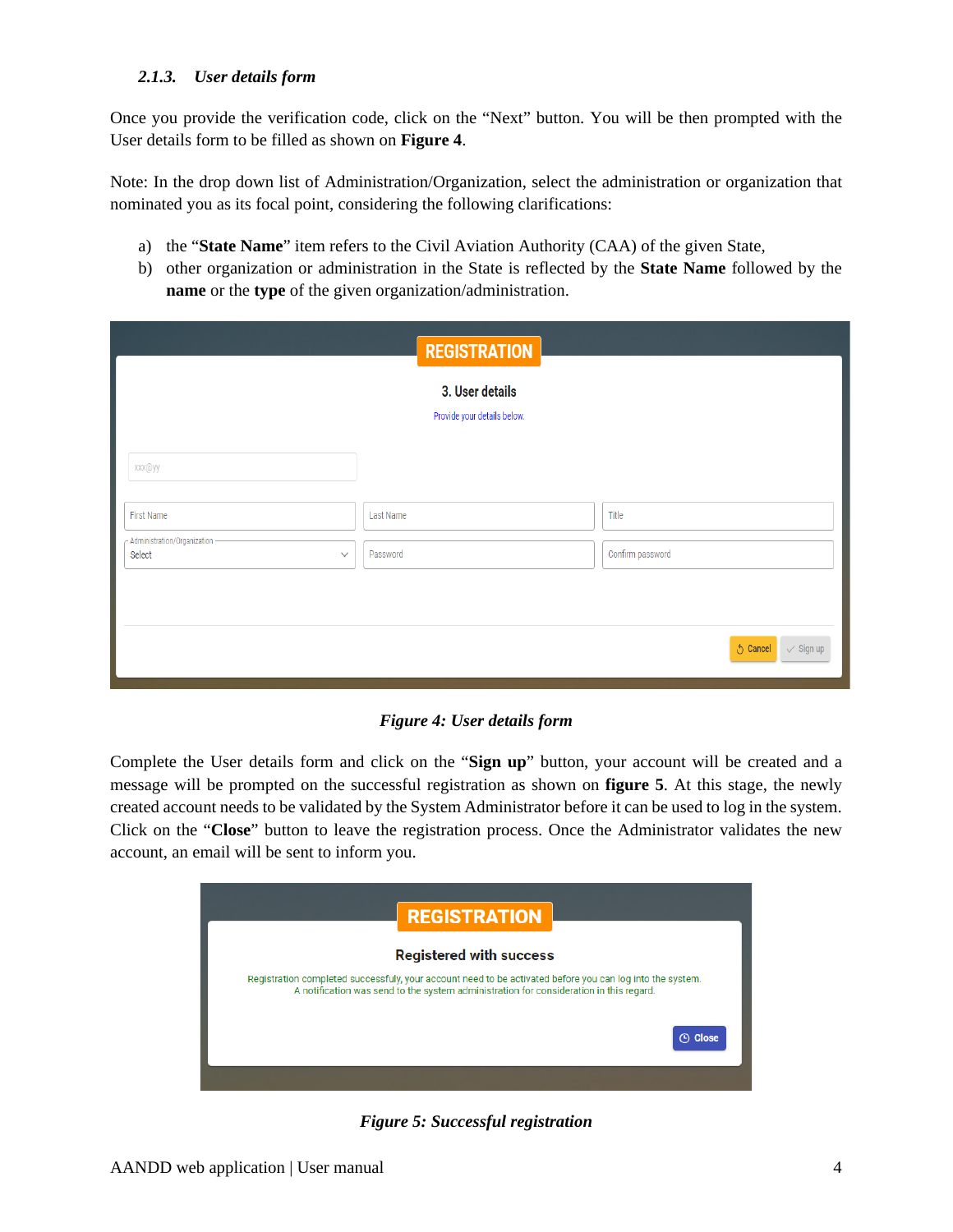#### <span id="page-4-0"></span>**2.2. Password forgotten**

In the event of password forgotten, it can be reset. For that purpose, click on the "Forgot password" link of the login form. You will be requested the email address of the user account as shown on **Figure 6**.

|       | <b>PASSWORD RESETTING</b>                                                |
|-------|--------------------------------------------------------------------------|
|       | 1. Email adress<br>Please enter your email adress to reset your password |
| Email | Confirm Email                                                            |
|       |                                                                          |
|       | <b>S</b> Cancel<br>$\vee$ Next                                           |
|       |                                                                          |

*Figure 6: Email address for password resetting*

Provide and confirm your email address then click on the "**Next**" button. A verification code will be sent to the provided address. Check your email and provide the verification code as shown on **Figure 7**.

|        | <b>PASSWORD RESETTING</b>                                                                                    |
|--------|--------------------------------------------------------------------------------------------------------------|
|        | 2. Password resetting code                                                                                   |
|        | Password resetting code was sent to the provided email adress,<br>check your email and enter the code below. |
| XXX@VV | Resetting code                                                                                               |
|        | $\odot$ back<br><b>Next</b>                                                                                  |
|        |                                                                                                              |

*Figure 7: Email verification code for password resetting*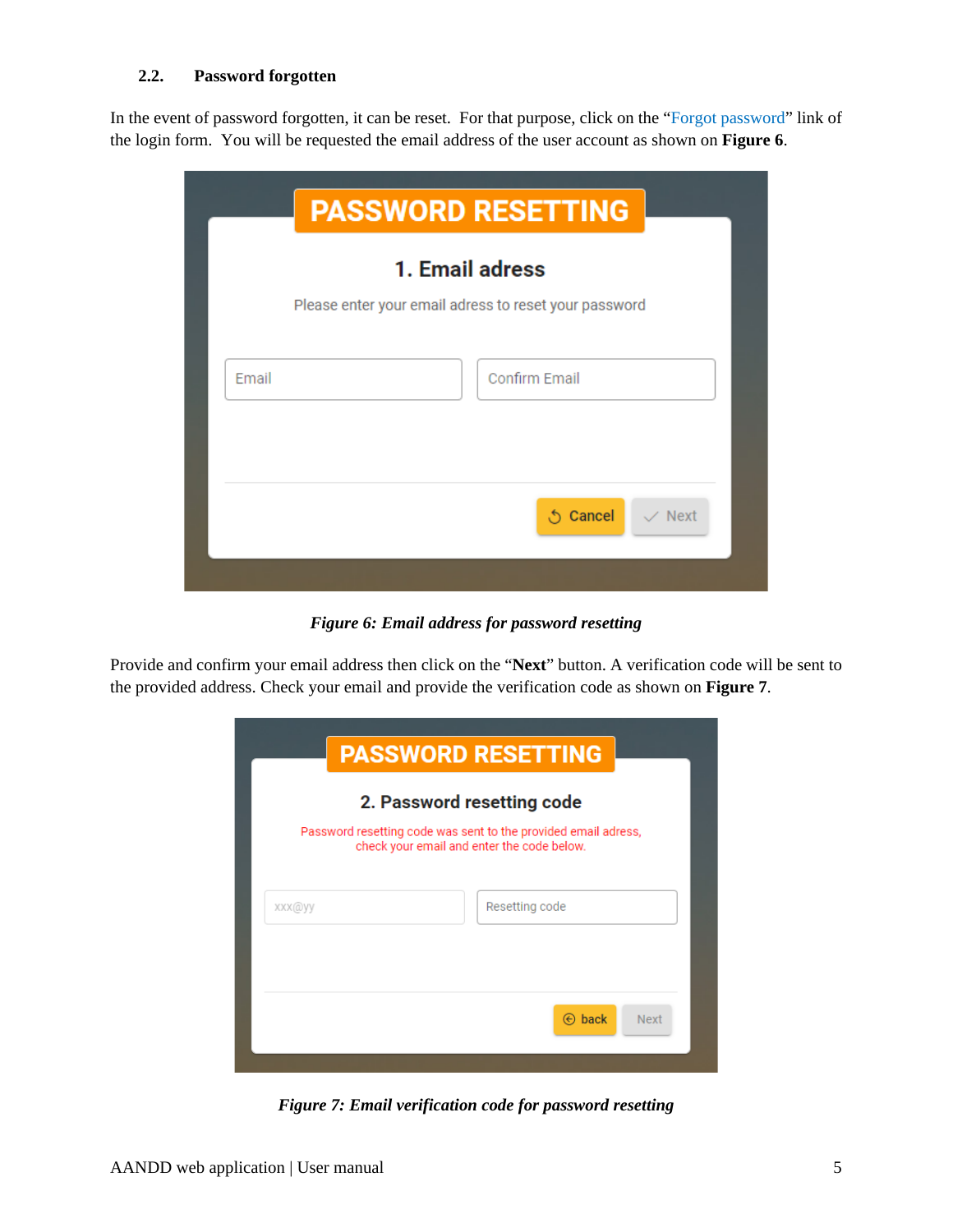Enter the verification code and click on the "Next" button. You will be prompted with the form allowing you to define your new password as shown on **Figure 8**.

|          | <b>PASSWORD RESETTING</b>        |
|----------|----------------------------------|
|          | 3. Set new password              |
|          | Provide your new password below. |
| xxx@yy   |                                  |
| Password | Confirm password                 |
|          |                                  |
|          | ර Cancel<br>$\vee$ Save          |
|          |                                  |

*Figure 8: New password form*

Provide and confirm your new password then click on the "**Save**" button. Your new password will be set and a message will be prompted on the successful change of password as shown on **figure 9**. Click on the "**Close**" button to get back the login form.

| <b>PASSWORD RESETTING</b><br>Password changed successfuly, you can go back to log in. |
|---------------------------------------------------------------------------------------|
| <b>Close</b>                                                                          |

*Figure 9: Successful change of password*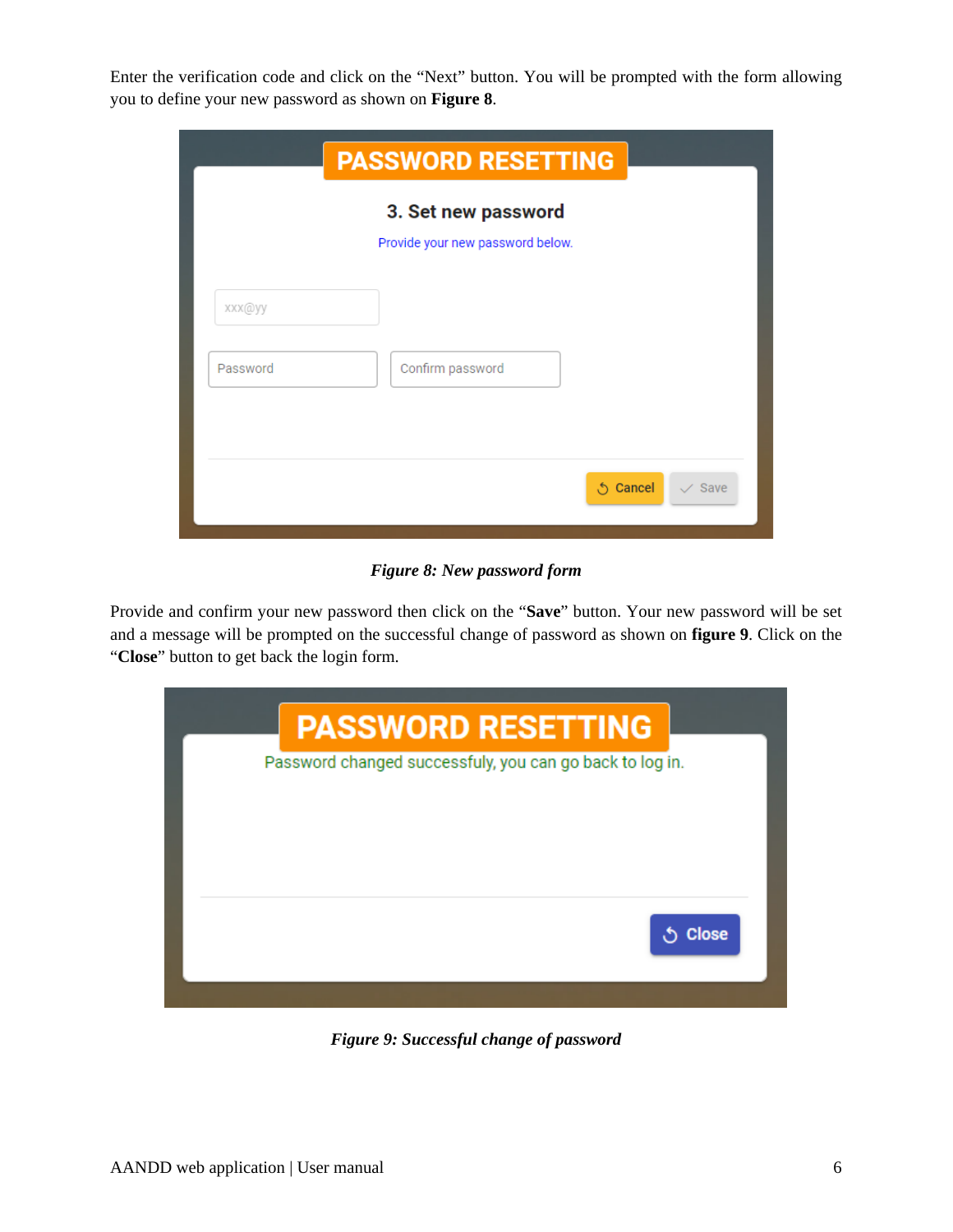#### <span id="page-6-0"></span>**2.3. User authentication**

Once the account was activated by the system administrator, the user can access the application by providing is credentials in the login form. Upon successful authentication, the application page will display as described on the **Figure 10** below.



#### *Figure 10: Application page*

# <span id="page-6-1"></span>**2.4. Changing the display language**

The application can display both in **English** and in **French**, with English as the default language. To change the display language, click either on the *Top avatar* or on the *Left avatar* to expand the menu therein; then click on the desired language as shown below on **Figure 11**:



*Figure 11: Avatar menus*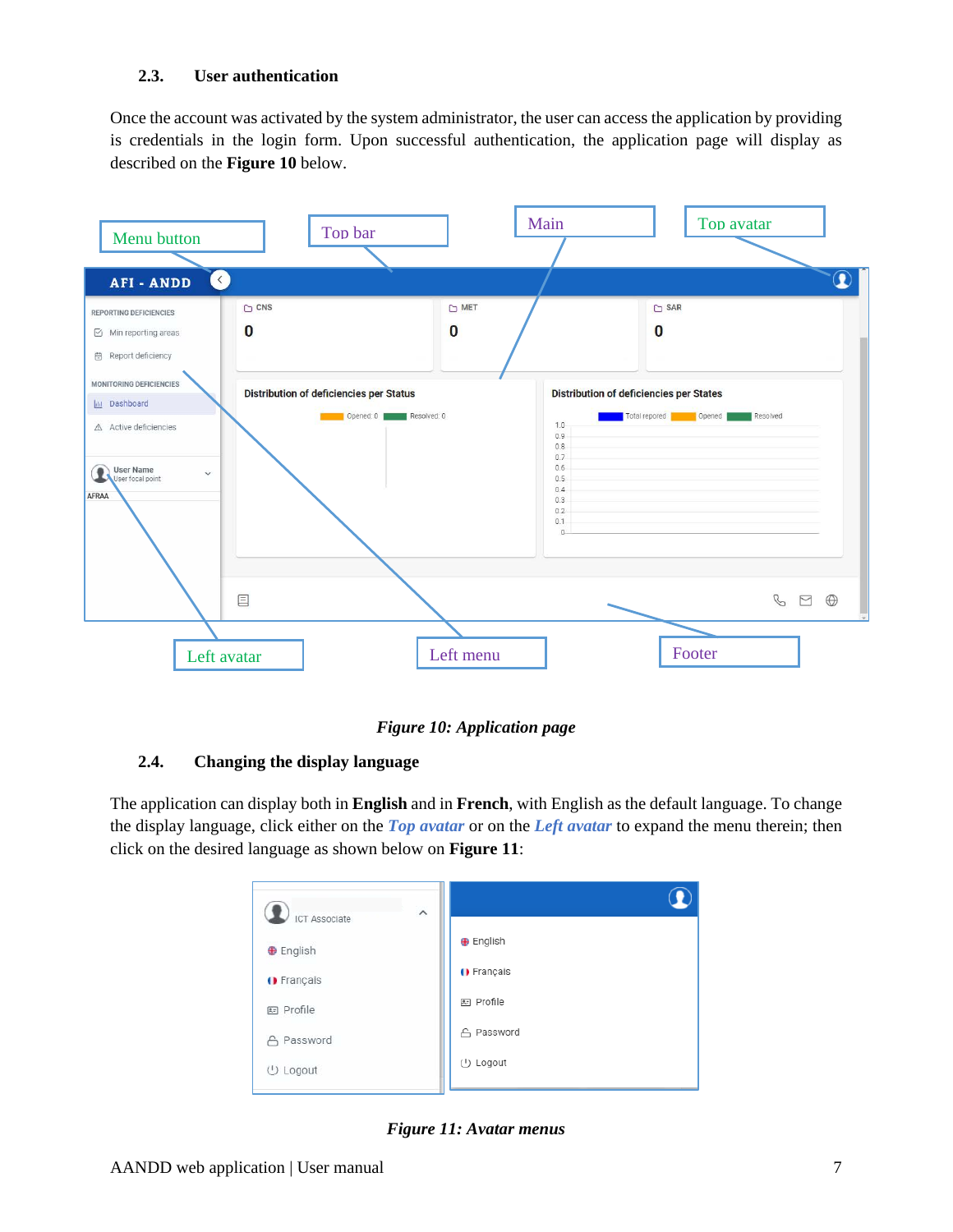#### <span id="page-7-0"></span>**2.5. Changing user name**

The user name is displayed in front of the *Left avatar*. To change it, expand one of the avatar menus and click on the item *Profile*. This will open the *Profile name updating form*. Fill the form and save with the button [**Save**], or Cancel the modifications by clicking on the button [**Cancel**].

#### <span id="page-7-1"></span>**2.6. Changing password**

It is possible to change your password. For that, expand one of the avatar menus and click on the item *Password*. This will open the *Password changing form*. Fill in the form and save with the button [**Save**], or reset the form by clicking on the button [**Cancel**].

#### <span id="page-7-2"></span>**2.7. Log out**

To log out, expand one of the avatar menus and click on the item *Logout*.

### <span id="page-7-3"></span>**3. Reporting Deficiencies**

The *Reporting Deficiencies* menu is accessible to users who are assigned with the roles *System administrator, ICAO Regional Officer*, I*CAO Deputy Regional Director*, *ICAO Regional Director*, *State User* and *Other organization user*. From this menu, the user can *show* **Minimum reporting areas** and report **Deficiencies**. The **Figure 12** below shows the Menu items for that purpose.



*Figure 12: Reporting deficiencies menu items*

#### <span id="page-7-4"></span>**3.1. Minimum reporting areas**

In each technical area, some sub-areas have been identified to which deficiencies may be related. These are referred to as *Minimum reporting areas*. A minimum reporting area is defined by the following attributes:

- o Reference: [relevant SARPs, PIRG conclusions …],
- o Description: [description of the minimum reporting area],
- o Remarks: [remarks on potential deficiencies and their impact on air navigation system].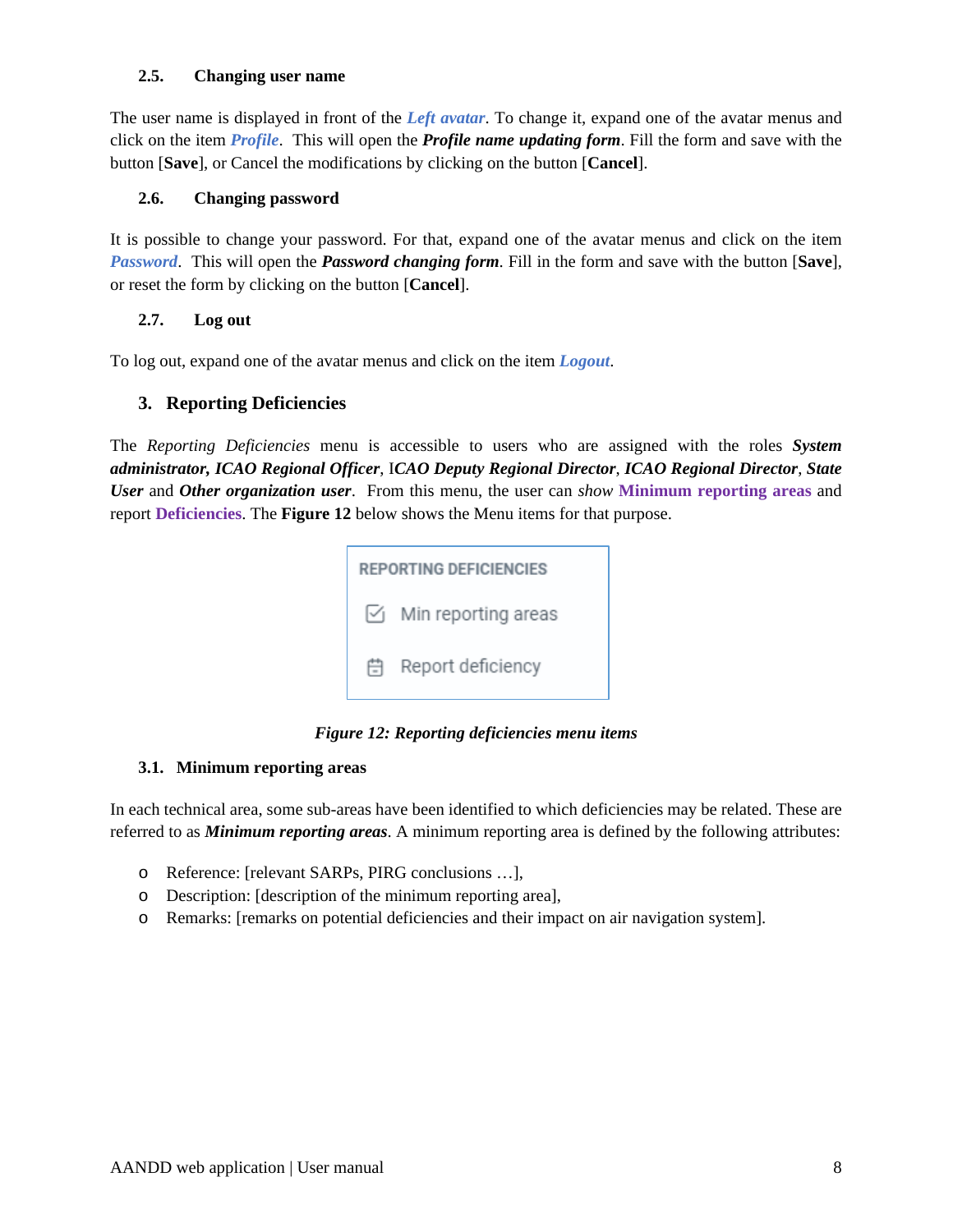When you click on the menu item *Min reporting areas*, the list of Minimum reporting areas will display as shown on **Figure 13**.

| $\langle$<br><b>AFI-ANDD</b>                                         |                                           |                                                                                                           |                      |                                                                                                                                                                                                                                                                                                                                       |
|----------------------------------------------------------------------|-------------------------------------------|-----------------------------------------------------------------------------------------------------------|----------------------|---------------------------------------------------------------------------------------------------------------------------------------------------------------------------------------------------------------------------------------------------------------------------------------------------------------------------------------|
| <b>REPORTING DEFICIENCIES</b>                                        | <b>Minimum Reporting Areas</b>            |                                                                                                           |                      |                                                                                                                                                                                                                                                                                                                                       |
| $\boxdot$ Min reporting areas                                        |                                           |                                                                                                           |                      |                                                                                                                                                                                                                                                                                                                                       |
| Report deficiency<br>自                                               | <b>自 Report</b>                           |                                                                                                           |                      |                                                                                                                                                                                                                                                                                                                                       |
| <b>MONITORING DEFICIENCIES</b><br>In Dashboard                       | AIM - Aeronautical Information Management |                                                                                                           |                      | $\wedge$                                                                                                                                                                                                                                                                                                                              |
| Active deficiencies<br>$\triangle$                                   |                                           |                                                                                                           |                      | $Q$ Search                                                                                                                                                                                                                                                                                                                            |
|                                                                      | Area                                      | Reference 11                                                                                              | Description 1        | Remarks 11                                                                                                                                                                                                                                                                                                                            |
| <b>User Name</b><br>$\checkmark$<br>User focal point<br><b>AFRAA</b> | <b>AIM</b>                                | Annex 15: chapter 6 PANS-AIM:<br>chapter 6, appendices 3,4,5,7                                            | <b>NOTAM service</b> | In order to meet the operational<br>needs of the users, it is essential to<br>provide information that is timely and<br>fit for purpose. Lack of timely<br>issuance of relevant NOTAM about<br>status and condition of air navigation<br>services infrastructure can affect the<br>safely and efficient conduct flight<br>operations. |
|                                                                      | <b>AIM</b>                                | Annex 15: chapter 5 Annex 4: all<br>chapters PANS-AIM: chapter 5,<br>appendix 2 PANS-OPS: part I, chapter | Cartography service  | Annex 4 requires each Contracting<br>State to ensure the availability of the<br>required charts either by producing<br>the charts itself, or by arranging for<br>production by another Contracting<br>State or by an agency. Non-provision                                                                                            |

*Figure 13: List of minimum reporting areas view*

#### <span id="page-8-0"></span>**3.2. Reporting a deficiency**

All users with any roles can report a deficiency related to a Minimum reporting area and concerning any State.

#### <span id="page-8-1"></span>*3.2.1. Options for reporting a deficiency*

A deficiency can be reported through three (3) options as follows:

**a)** Click on the menu item *Report Deficiency*



**b)** Right click on a selected Minimum reporting area from the *List of minimum reporting areas view*, then click on the context menu item *Report deficiency*, or select the Minimum reporting area and click on the button [**Report**].

| Area       | Reference 1.                                                | Description 1         | Remarks 1.                                                                                                                                                         |
|------------|-------------------------------------------------------------|-----------------------|--------------------------------------------------------------------------------------------------------------------------------------------------------------------|
| <b>AOP</b> | Add Reporting area<br>Anne<br>Aero<br>Update Reporting area | Aerodrome Master Plan | The lack of airports master plans<br>affect their short to medium term<br>capacity enhancement projects;<br>restricting their ability to fulfil<br>capacity needs. |
|            | Delete Reporting area<br>m.<br>兽 Report deficiency          |                       | Deficiencies in the provision of<br>adequate runways may adverse safe<br>take-off and landing of aeroplanes<br>they are intended to serve. In view of              |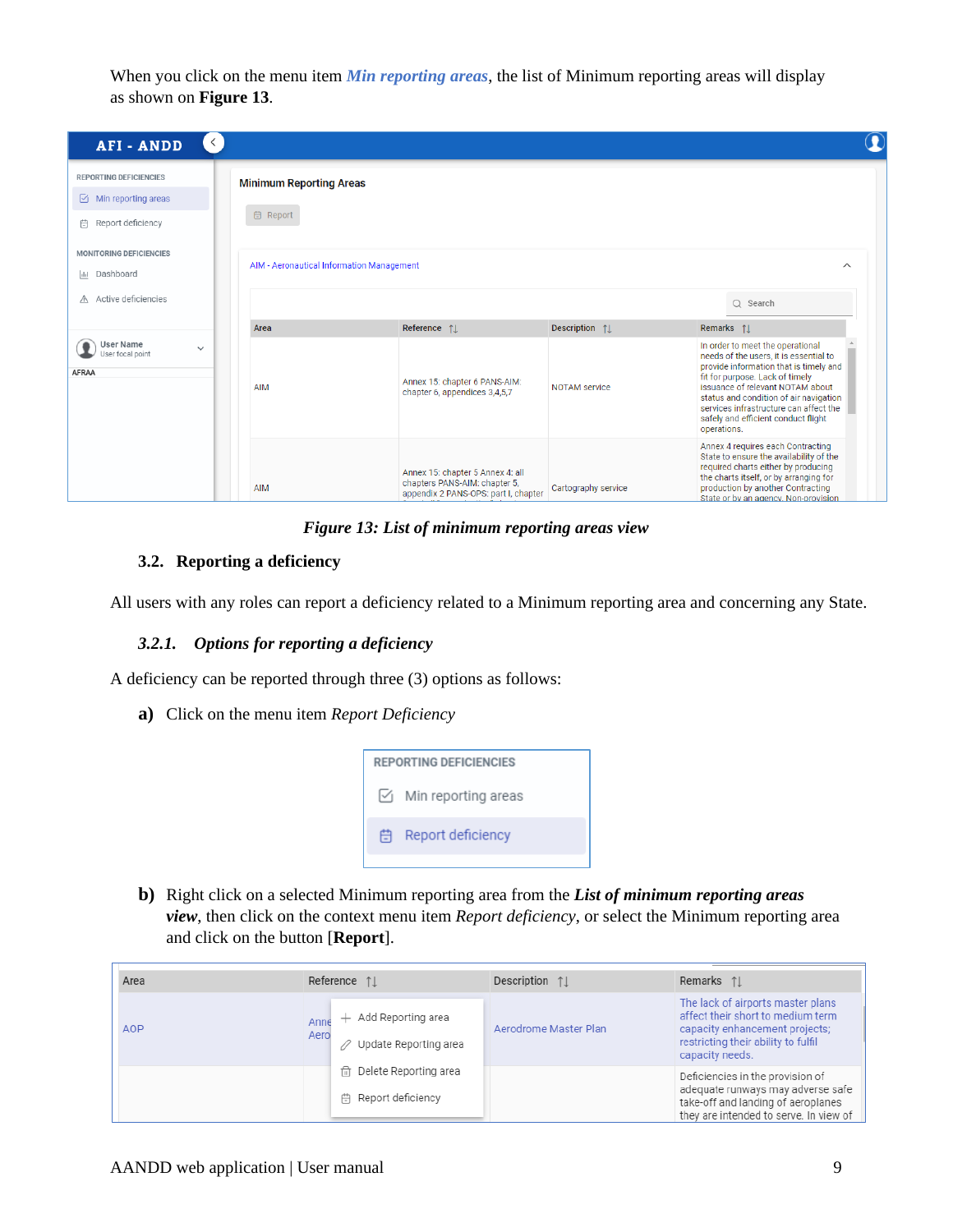**c)** Click on the button [New] from the *List of deficiencies view*.

| <b>Deficiencies</b> |             |                     |                  |              |            |               |              |
|---------------------|-------------|---------------------|------------------|--------------|------------|---------------|--------------|
| $+$ New             |             | $\mathcal O$ Update | <b>① Details</b> |              |            |               |              |
|                     |             |                     |                  |              |            |               |              |
|                     |             |                     |                  |              |            |               |              |
| <b>Deficiencies</b> |             |                     |                  |              |            |               |              |
|                     |             |                     |                  |              |            |               |              |
| States              | $\check{~}$ |                     | Areas            | $\checkmark$ | Rationales | <b>Status</b> | $\checkmark$ |

All these options will open the same form for adding a new deficiency.

Option b) has the advantage of preselecting the concerned *Technical area* as well as the *Minimum reporting area* as shown on **figure 14**.

| <b>Add Deficiency</b>                                                                 |                                                                                                                                                                                        |  |  |  |  |  |  |
|---------------------------------------------------------------------------------------|----------------------------------------------------------------------------------------------------------------------------------------------------------------------------------------|--|--|--|--|--|--|
| State concerned with the deficiency<br>Select                                         | Technical Area<br>$\checkmark$<br>AOP - Aerodrome operations                                                                                                                           |  |  |  |  |  |  |
| Reference of reporting area<br>Annex 14 - Vol 1, Chapter 1 PANS-Aerodromes, Part 1, 2 | Remarks on reporting area<br>The lack of airports master plans affect their short to medium term capacity<br>enhancement projects; restricting their ability to fulfil capacity needs. |  |  |  |  |  |  |
| Reporting Area<br>Aerodrome Master Plan                                               | Rationales for non elimination $\sim$<br><b>Priority</b><br>$\checkmark$                                                                                                               |  |  |  |  |  |  |
| <b>Details</b>                                                                        |                                                                                                                                                                                        |  |  |  |  |  |  |
| English<br>Français                                                                   |                                                                                                                                                                                        |  |  |  |  |  |  |
| Description of the deficiency                                                         |                                                                                                                                                                                        |  |  |  |  |  |  |
| Remarks on the deficiency                                                             |                                                                                                                                                                                        |  |  |  |  |  |  |

*Figure 14: Deficiency creating form*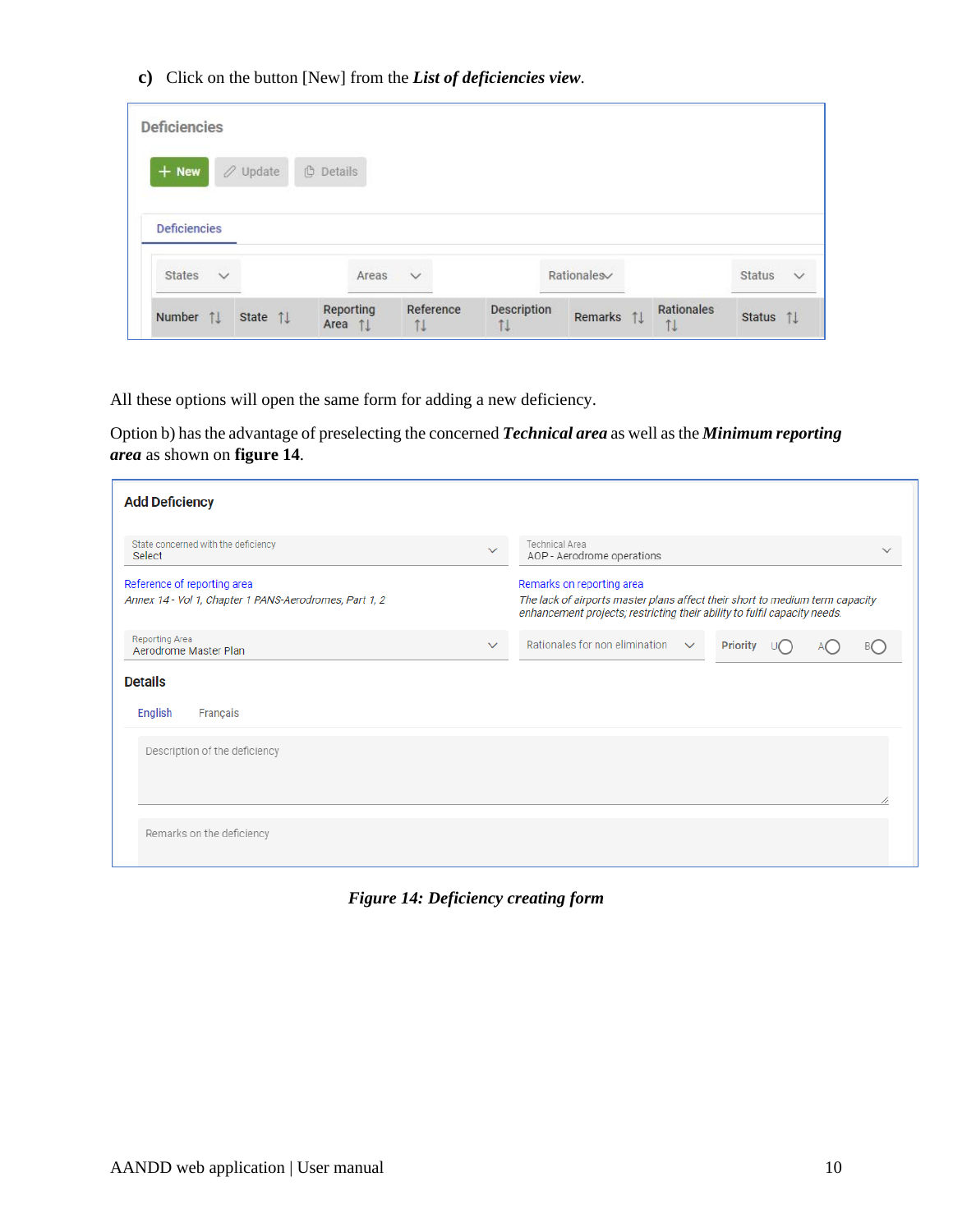#### <span id="page-10-0"></span>*3.2.2. Attaching files to the deficiency*

When reporting a deficiency, some files may be attached thereto as evidences. Proceed as follows:

- 1) Fill the deficiency creating form and click on the Save button. If the deficiency is successfully saved, an additional box is displayed for the attachments.
- 2) Attach the supporting files by clicking on the Plus Button:

#### The **figure 15** below illustrates this process.

| <b>Details</b>          |                                                                          |                  |  |                 |                     |  |
|-------------------------|--------------------------------------------------------------------------|------------------|--|-----------------|---------------------|--|
| English                 | Français                                                                 |                  |  |                 |                     |  |
|                         | Description of the deficiency<br>Runway declared distances not available |                  |  |                 |                     |  |
|                         | Remarks on the deficiency<br>Runway declared distances not available     |                  |  |                 |                     |  |
|                         |                                                                          |                  |  |                 |                     |  |
|                         |                                                                          |                  |  |                 |                     |  |
|                         |                                                                          |                  |  | $\times$ Cancel | $\checkmark$ Save   |  |
|                         | <b>Attach supporting files</b>                                           |                  |  |                 |                     |  |
| <b>Supporting files</b> |                                                                          |                  |  |                 |                     |  |
| File name               |                                                                          | File description |  | Link            | Action              |  |
|                         |                                                                          |                  |  |                 |                     |  |
|                         |                                                                          |                  |  |                 |                     |  |
|                         |                                                                          |                  |  |                 | $\checkmark$ Finish |  |

*Figure 15: Attaching files to a new deficiency*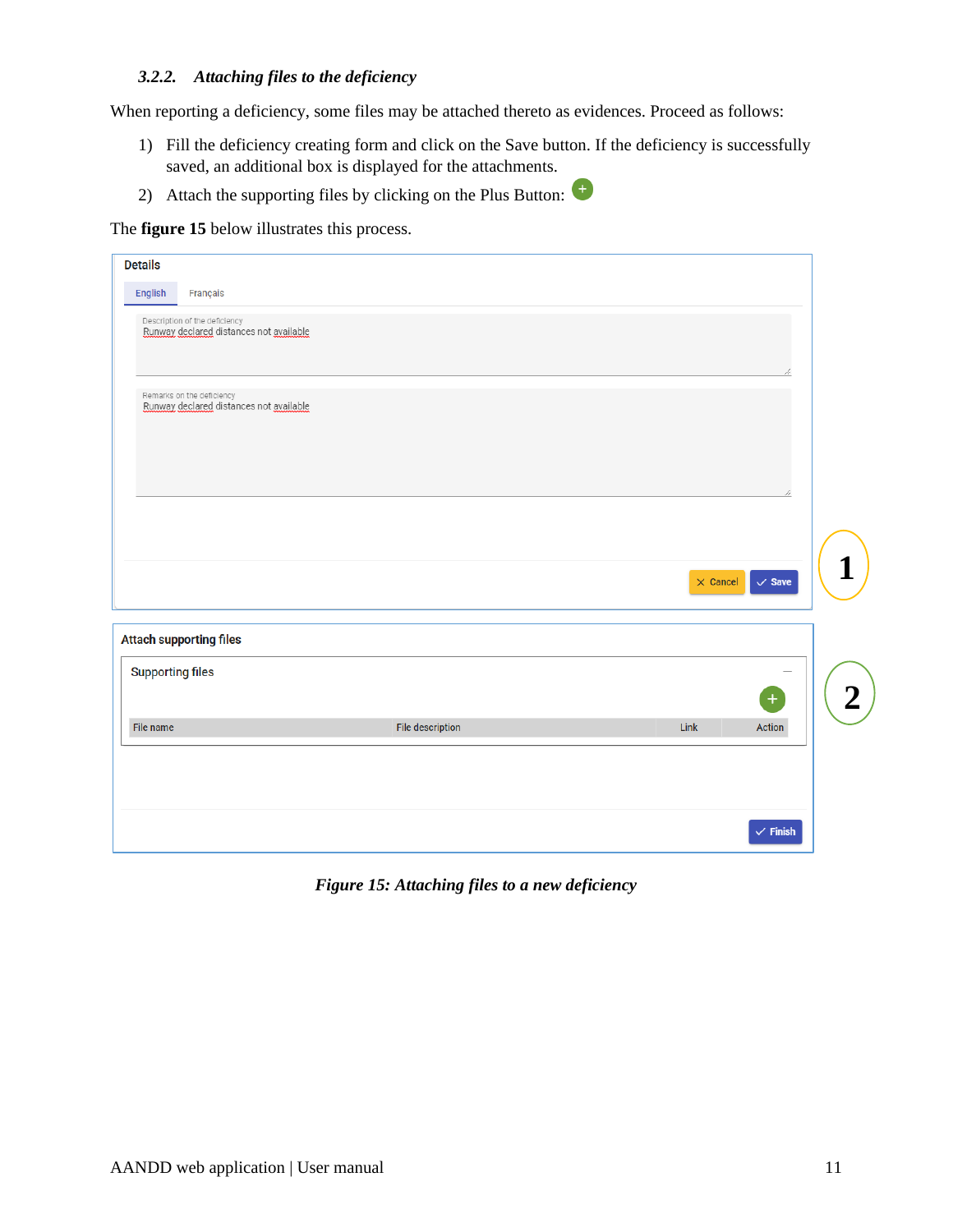Clicking on the button  $\uparrow$ , will open the file-loading dialog as on **Figure 16**.

**Note**: Click on [**File**] to select the desired file, fill *Description* filed then click on [**Upload**] to send the file.

| Add resource                  | ×              |
|-------------------------------|----------------|
| ① Upload X Cancel<br>$+$ File |                |
| File name                     |                |
|                               |                |
| File description              |                |
|                               |                |
|                               |                |
|                               | $\times$ Close |

*Figure 16: File-loading dialog*

# <span id="page-11-0"></span>**4. Monitoring Deficiencies**

The *Monitoring Deficiencies* menu is accessible to all users with the content specific to the assigned roles. All users can *show* the **Dashboard**, and the **Active Deficiencies**. However, the data displayed depends on the user roles as follows:

- The ICAO Regional Office users will see the deficiencies confirmed by the Committee and those confirmed by APIRG, concerning all States,
- The State Focal point will see the deficiencies concerning his State, that was confirmed by the Committee, and all deficiencies confirmed by APIRG concerning all States,
- Other users will see only the deficiencies that was confirmed by APIRG concerning all States.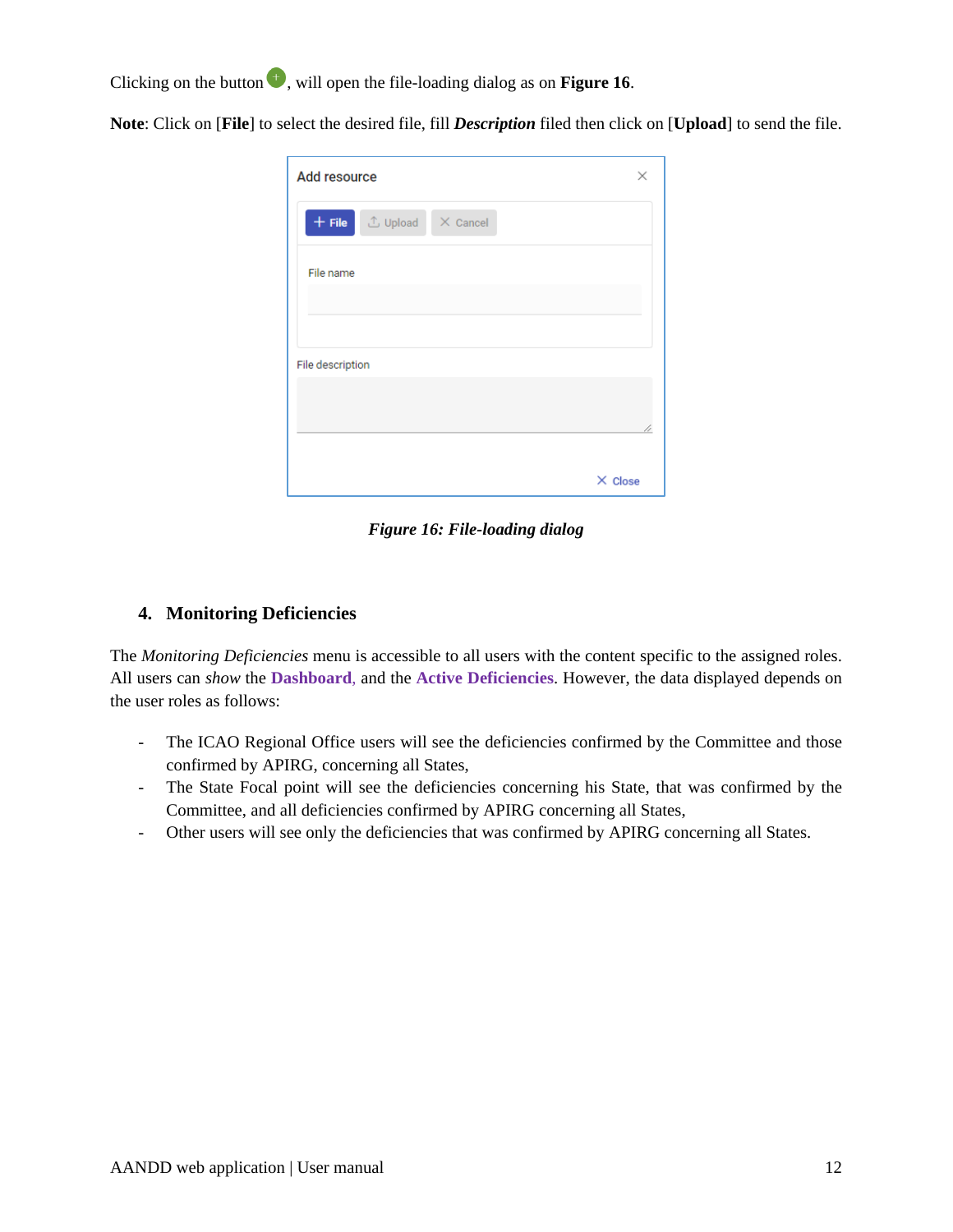#### <span id="page-12-0"></span>**4.1. Dashboard**

The dashboard gives an overview of the deficiencies in the system. When you login, the dashboard is displayed by default. It is also accessible by a click on the menu item *Dashboard*, as shown on **Figure 17**.



*Figure 17: Dashboard*